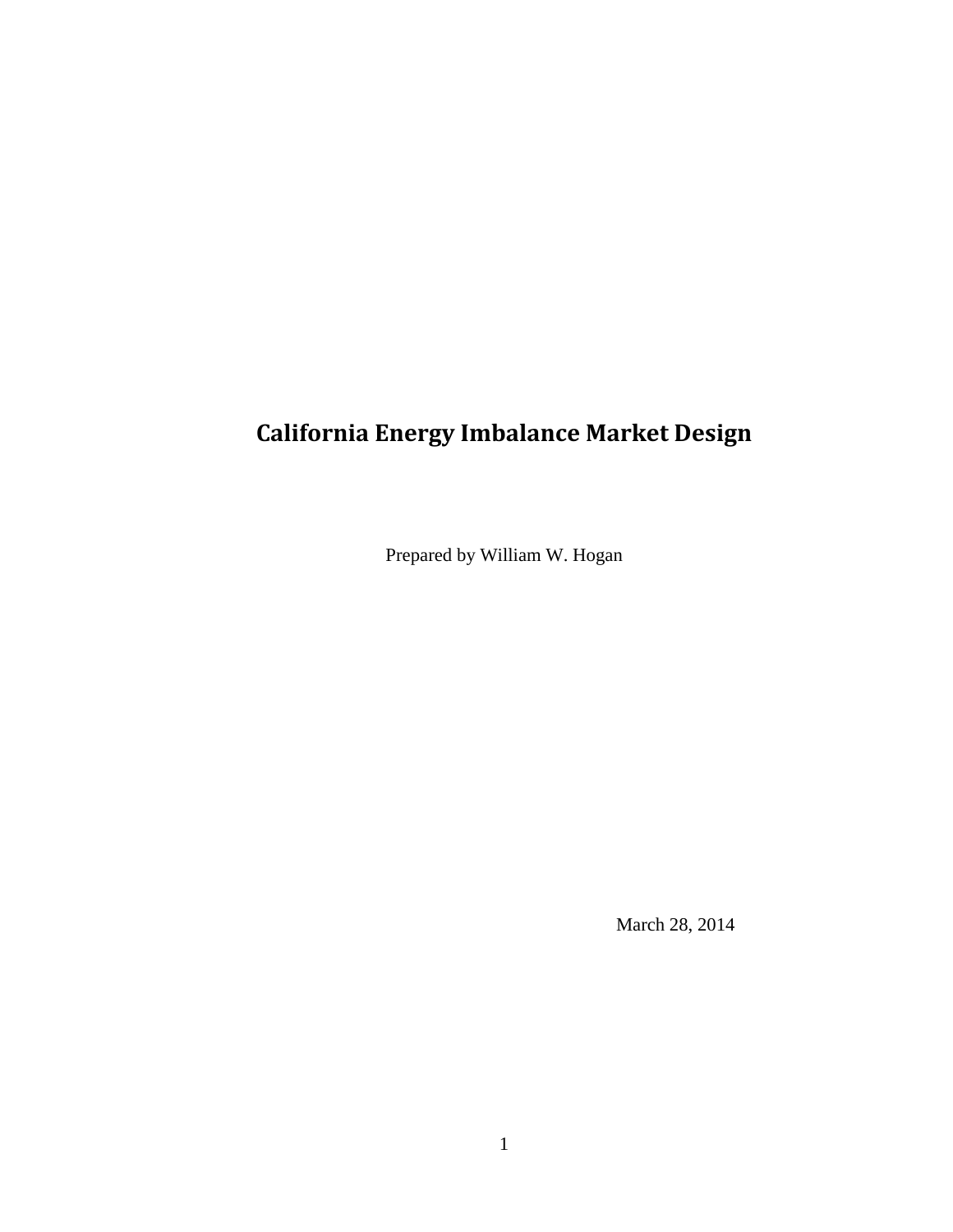# **California Energy Imbalance Market Design**

William W. Hogan<sup>i</sup>

March 28, 2014

The California Independent System Operator has overseen an effort to expand its real-time economic dispatch to incorporate a larger part of the western electricity system. The proposed Energy Imbalance Market could bring material benefits in dealing with intermittent renewables, carbon emission restrictions, and improved efficiency of the electricity market. This is an innovation that the Federal Energy Regulatory Commission should welcome and support. The challenge is to address the design details to ensure that the overlapping parts all mesh well in pursuit of these objectives.

#### **Introduction**

The California Independent System Operator (CAISO) proposal for an Energy Imbalance Market (EIM) will have important implications for the treatment of California carbon restrictions, trading in the larger western electricity market, and related treatment of electricity resource sufficiency requirements. The EIM design is intended to extend realtime balancing features of the CAISO organized market to areas outside the current footprint, without expanding the full CAISO forward markets. This design choice has advantages, but it also raises important questions that have been and continue to be discussed with the market participants. As is well known, due to the strong interactions through the transmission network, an important challenge is to maintain internal consistency of all the moving parts of an electricity market design. This is difficult enough to achieve within a single footprint, and both California and the Federal Energy Regulatory Commission (FERC) are familiar with the problem of unintended consequences when components of the design don't quite mesh or interact in unexpected ways. The difficulties are likely to be compounded when some components of the market encompass different footprints. The comments here address critical aspects of the economic dispatch, related issues of resource sufficiency, inconsistencies in transmission rate design, and the framework for incorporating different rules for forward scheduling.

## **Energy Imbalance Market Dispatch**

The EIM proposal describes an integrated real-time energy imbalance market that allows instructed deviations from schedules in one region to be counterbalanced by changes in dispatch in other regions covered by the EIM. (California Independent System Operator, 2014) The CAISO tariff filing describes three types of benefits that should accrue from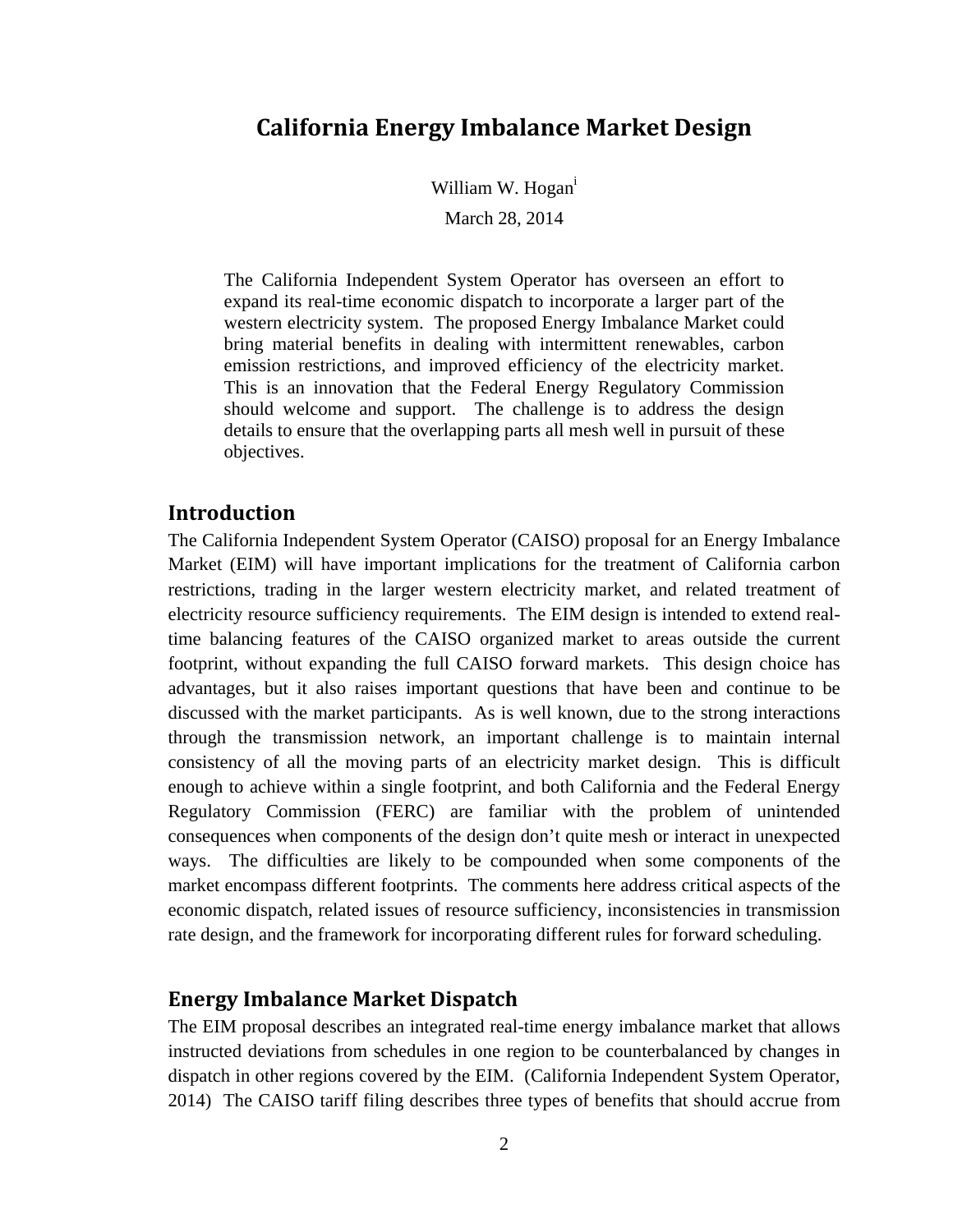an integrated market: (i) economic benefits from finding the most economic resources in the combined area; (ii) improved renewable integration through diversification of intermittent resources; and (iii) increased reliability by providing additional information and transparency.

A centerpiece of the EIM proposal is to create a real-time market that incorporates a model and protocol for incorporating the California carbon restrictions in the EIM realtime economic dispatch. This is an innovation in electricity dispatch models.

"Imports of energy into California and generation of energy within California from CO2 emitting resources, result in an obligation for the market participant to surrender compliance instruments to the California Air Resources Board (CARB) for the greenhouse gas emissions associated with the energy pursuant to the California Cap on Greenhouse Gas Emissions and Market-Based Compliance Mechanism Regulation. Energy generated outside of California that is not imported into California is not subject to this obligation.

The EIM will account for this through the following:

- It will incorporate the cost of the greenhouse gas compliance obligation into its dispatch of generation within an EIM Entity to serve ISO load, but not consider this cost when it dispatches this generation to serve load outside the ISO.
- It will include a mechanism to calculate the energy produced by each generator within an EIM Entity that serves ISO load. It will provide EIM Participating Resource Scheduling Coordinators with summary reports listing these amounts. These amounts will be the basis of their greenhouse gas regulation compliance obligation with CARB.
- It will allow EIM Participating Resource Scheduling Coordinators to include the costs of their greenhouse gas regulation compliance obligation as an adder to their energy bids.

Greenhouse gas compliance costs will not affect the [Locational Marginal Prices] in an EIM Entity. Rather, the market optimization will calculate the marginal cost difference between EIM generation serving load in the ISO and serving load outside of the ISO. This difference will be the marginal greenhouse gas regulation compliance cost and will be the rate the ISO will use to calculate a payment to each generator in an EIM Entity for its output that served ISO load. This payment will be funded by ISO load through the LMPs within the ISO." (California Independent System Operator, 2013a)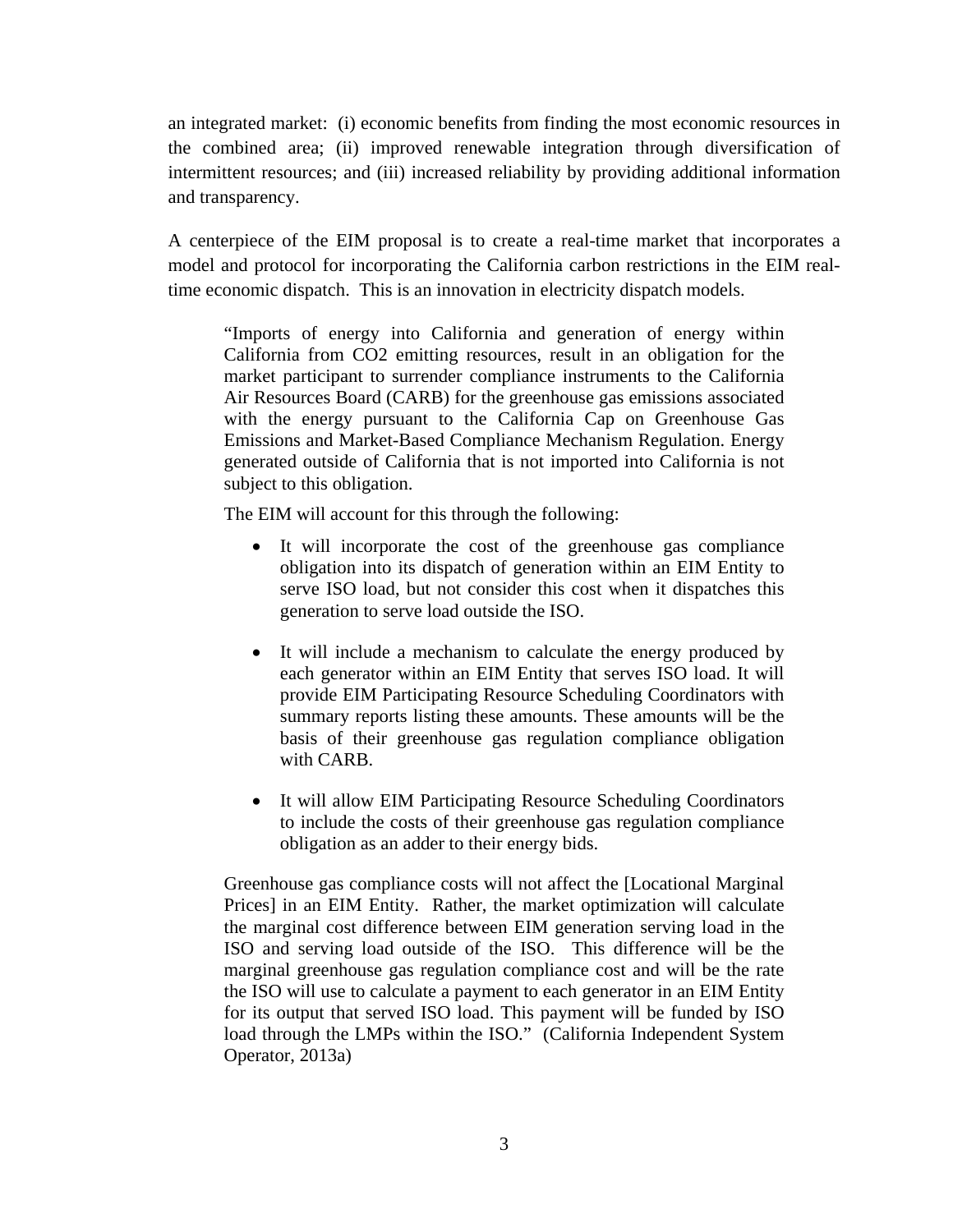The detailed modeling of this design is not spelled out in the EIM tariff proposal, and the details do matter. It appears that the only modification from the original proposal (California Independent System Operator, 2013b) previously reviewed (Hogan, 2013) is in the treatment of carbon adders, as discussed below. However, this changed treatment of carbon adders seems unwarranted, and a return to the elements of the original EIM design could achieve the stated objectives.

This protocol illustrates the challenge of maintaining consistency of economic dispatch, in this case contemporaneously across regions, in the face of different requirements across regions. Generation inside or imported into California is subject to the CARB requirements but generation outside the region is not constrained by these rules. This implies that market prices can and should differ in systematic ways to reflect the different regulatory treatment. There are many ways to get this wrong. Fortunately, the original EIM dispatch design addresses this problem forthrightly and presents a solution that is both internally consistent and economically efficient.

In effect, the EIM real-time dispatch recognizes all carbon emissions within California and deems certain external generators as providing imports into California. The model proposed makes the problem of deciding on the deemed energy exports simple by incorporating and optimizing this decision in the EIM model. The basic proposal is internally consistent and would not upset either incentives at the margin or treatment of related financial transmission rights. This could be seen as "efficient resource shuffling." (Hogan, 2013)

This EIM design addresses the CARB requirements and incorporates them in a dispatch model that is compatible with achieving the economic, integration and reliability benefits. There are some important properties of this EIM dispatch model that the FERC should recognize and embrace. First, in the usual manner, once unit commitment decisions are made, the forward schedules do not unnecessarily constrain the economic dispatch. In principle, whenever there is operational flexibility for generating units and loads, there will be an incentive for them to provide bids and offers relative to schedules to allow full redispatch of the system. With a complete set of bids and offers in the EIM, the resulting real-time dispatch and associated power flows will be independent of the schedules. The short-run efficiency of the outcome should not depend on the complicated mechanics of the forward scheduling and penalties. Hence, the forward scheduling and associated rules have more to do with ensuring and allocating the costs of resource sufficiency than with dispatch efficiency.

Second, the EIM rules allow for but do not require advance decisions about which resources are to be treated as being subject to the CARB requirements. This flexibility means that the choice of who falls under the jurisdiction of the CARB program and who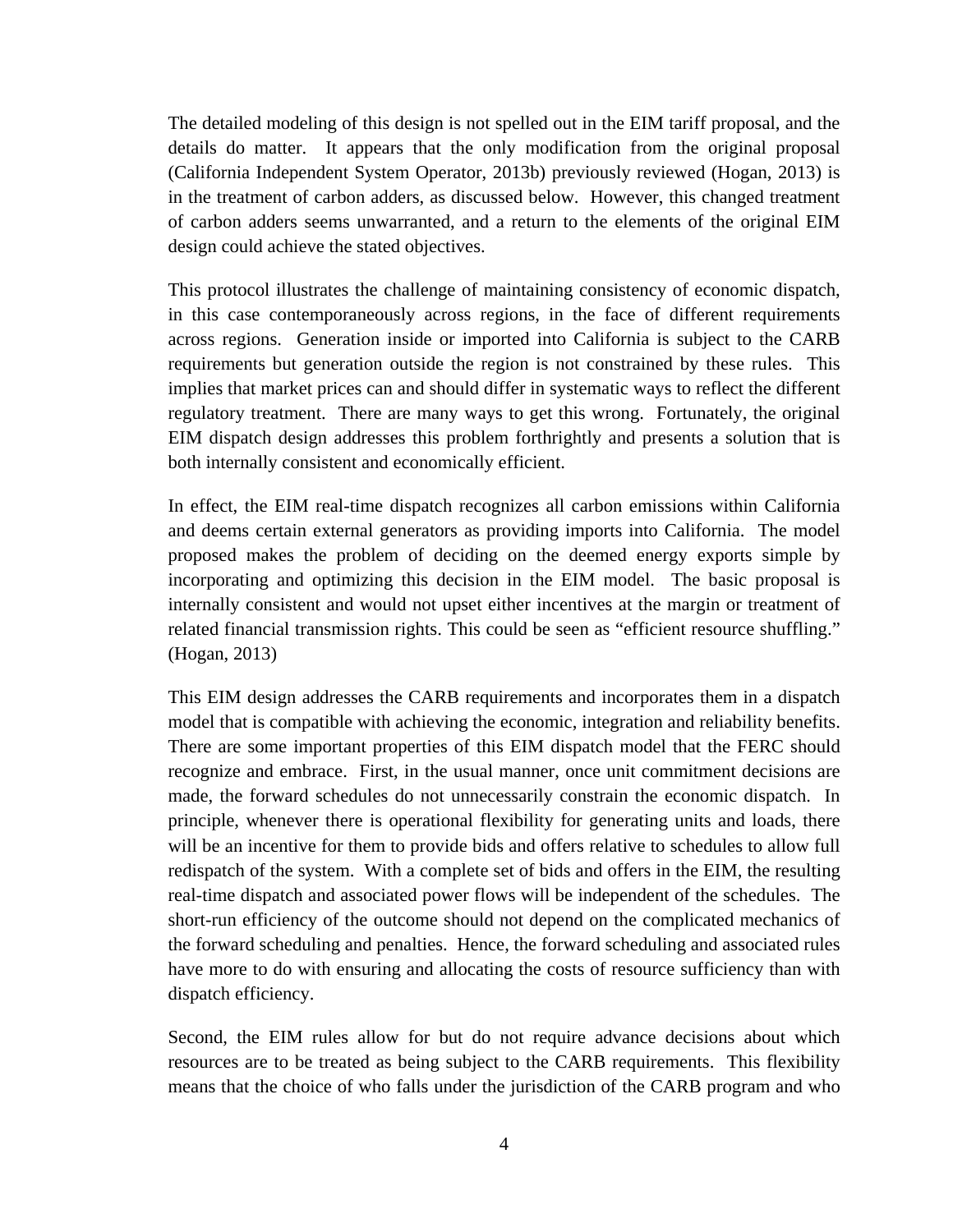does not can be made without affecting the central operation of the EIM design. Identification of who is directly supplying California through bilateral schedules or indirectly through the EIM imbalances can be done independent of the EIM design. The proposed CAISO tariff takes the path of identifying the generation in California or deemed to flow to California, and the operators of the associated resources have a CARB obligation. Compensation through the EIM accounts for the revenues associated with the carbon credits, but the formal obligation with CARB is in the last instant assigned as the responsibility of the market participants. By contrast, an EIM dispatch and payment model could be equally well implemented with a procedure wherein the CAISO assumes and disposes of the carbon obligations for imports, and does not require market participants outside of CAISO to interact directly with CARB.

This potential neutrality with respect to CARB was most obvious in the original draft design formulation of the model for the EIM. (California Independent System Operator, 2013b) . That design had the feature that the assumed price of carbon permits was a CAISO input to the model. (p. 53) As a result, it would have been possible and expected that anyone participating in the EIM could be re-dispatched to provide imports to CAISO and have to deal directly with CARB. However, some market participants observed that they were prohibited from purchasing carbon credits. (California Independent System Operator, 2014) (p. 26). This concern could have been addressed by treating CAISO as the intermediary in the settlement of EIM carbon obligations, but this is not the path the CAISO has chosen. Rather than changing the decision on who has to purchase carbon credits for the resources within the EIM but outside California and deemed to serve California load, the February CAISO tariff proposal adopts language for a change in the initial EIM model. The new design now requires market participants, rather than the CAISO, to provide the appropriate bid adder for their implied carbon permit costs. Although there is a unique carbon permit price at any one time, the revised CAISO EIM design allows for different estimates of the carbon impact and encourages entities that do not wish to or cannot purchase carbon credits to put in sufficiently high offers that they will not be selected for this purpose. "As a practical matter, EIM Participating Resources that prefer not to be dispatched to serve demand in California but are still be [sic] available to deliver supply in the EIM Entity balancing authority area [sic] able to do so. By submitting a high greenhouse gas compliance bid adder and an economic energy bid component, these resources can achieve this objective." (California Independent System Operator, 2014) (p. 26).

The introduction of participant-determined carbon bid adders is an example of a seemingly innocuous market design feature that violates the basic tenet of consistency and economic efficiency. Absent an interpretation that there is a transparent real cost premium for dealing directly rather than indirectly with CARB, this design modification produces a distortion in the real-time dispatch which will work against the stated goals of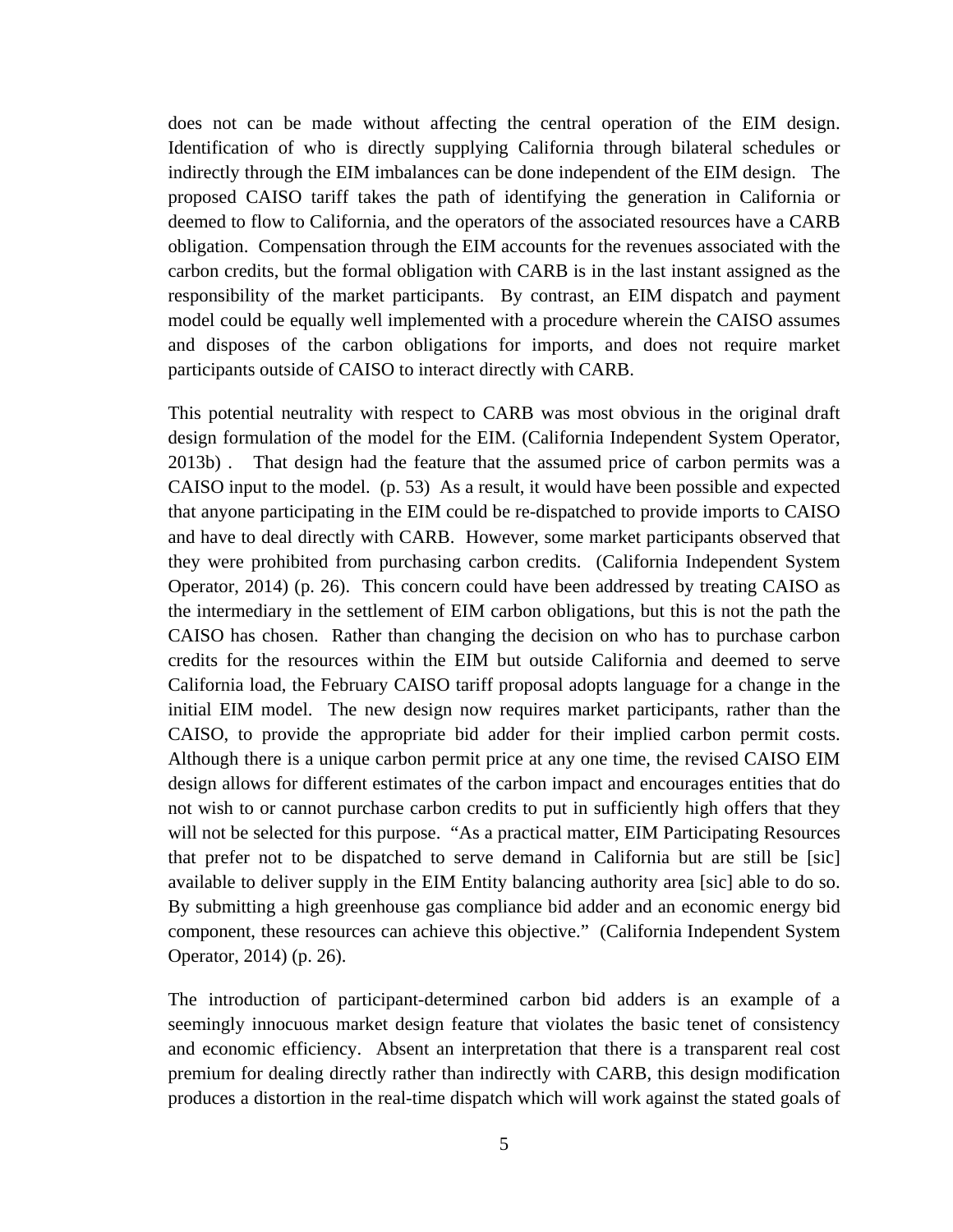the EIM. In effect, the EIM tariff proposal endorses economic withholding as a device to avoid the jurisdictional entanglement for entities outside of California. That same manipulation of the carbon adder could be used to change market-clearing prices for both energy and the implicit value of carbon permits. Different bidders will make estimates about the estimates that others are making for the CARB premium, and adjust their bids accordingly in order to be included in the EIM, reflect their subjective estimate of the costs of the carbon responsibility, and maximize their payments for imbalance energy and carbon obligations. The simplicity of opportunity-cost-based bidding will be lost. The resulting implied market clearing carbon permit price will not be the same as the actual carbon permit price, except in a perfect competitive equilibrium, the total cost of the EIM dispatch will increase, and we will have created a new mode of market manipulation.

The practical impact of the design defect is an empirical matter and may not be large. But we have made mistakes like this before, where market designers have created avoidable but artificial arbitrage opportunities and hoped for the best. In such events, creative market participants have exploited these arbitrage opportunities and FERC has had to improvise after the fact.

The key here is that modifying the real-time bidding as the mechanism for participants to avoid CARB jurisdiction is an avoidable mistake. The method for incorporating emissions costs into dispatch decisions can be made independent of the method for assigning compliance directly to individual generators or indirectly through the CAISO. The formal tariff proposal does not specify the mathematical details of the EIM model, but the original design would be preferred. The full efficiency of the original design for carbon permits could be recovered. As originally proposed, the CAISO could utilize the known current market price of permits in modifying the bids. After the dispatch, the CAISO could account for the carbon permits under the CARB process. Market participants outside of CAISO would not have to interact directly with the CARB market, where the transactions with carbon permits would be settled by the CAISO.

Finally, although EIM dispatch could be independent of the advanced scheduling requirements, there is an interaction with the scheduling rules in other ways. These other dimensions could be important in achieving the goal of increased reliability. Here, the complicated mechanics of the forward scheduling and penalties can have a material impact, particularly on resource sufficiency. This topic is addressed in greater detail in a later section of this paper.

#### **Resource Sufficiency and Reliability**

The real-time dispatch model for the EIM could allow for complete operating efficiency in the real-time market and, taking the unit commitment as given, the outcome need not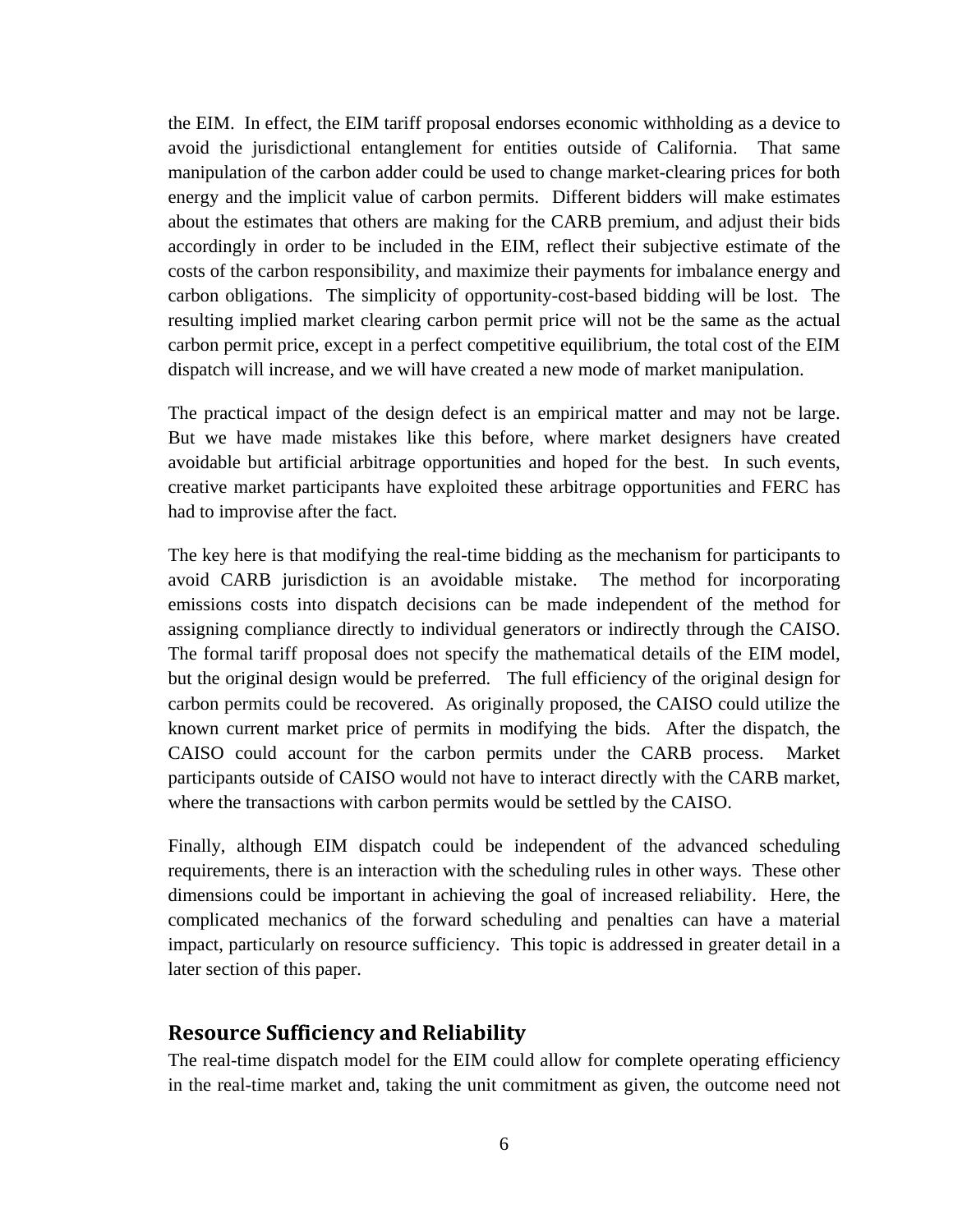depend on the forward schedules. The forward schedules, however, could have important impacts on longer term efficiency and on short term reliability. The interaction with short term reliability could operate through direct unit commitment decisions and through indirect assurances of resource sufficiency for scheduled imports.

Consideration of the resource sufficiency challenge faced in the EIM proposal highlights differences between the resource sufficiency approaches within organized markets and the practices in the legacy contract-path models for forward contracting and scheduling. The EIM, by definition of its expansion to overlap both types of electricity systems, must address the fundamentally different approaches in the two systems.

Here we separate the long-term resource adequacy problem related to investment decisions from the short-term resource sufficiency problem of ensuring that enough units are available to reliably serve real-time load. Within organized markets, the essence of the short-term resource sufficiency problem reduces to the problem of reliability unit commitment (RUC). Setting aside the treatment of imports, the system operator knows which units are committed inside the organized market to serve real-time load as anticipated by the market alone. The system operator maintains a separate forecast of likely load and operating conditions that may differ from the results of a forward market (day-ahead, hour-ahead, etc.). Using estimates of the reliability of different units, the system operator can and does commit additional RUC units to provide a margin of safety for possible deviations of real-time load from the level of load that could be served based on forward schedules. The associated payment schemes and cost allocations can be complicated, but this is not the main focus here. The present issue is on evaluating resource sufficiency under the EIM proposal.

If the organized market under the RUC rules were isolated from any larger system, then the RUC process could be adequate to meet the resource sufficiency goals. However, when the organized market is part of a larger system, as in the case of CAISO in the west, then imports can be a material part of the economic dispatch. If the imports were guaranteed to be available during a scarcity condition, then the RUC process alone for the organized market might be adequate. If the imports are only a small part of a much larger overall system, then it might be a reasonable assumption that the scarcity conditions inside the organized market are either not highly correlated with the conditions in the rest of the system, or the rest of the system is big enough to guarantee the imports will be forthcoming. Then it would be possible to largely neglect the import reliability problem. However, material imports change the situation. Now the reliability assessment of the organized market must address the impacts of either offsetting imports that might not be available during scarcity conditions, or directly ensuring the reliability of imports.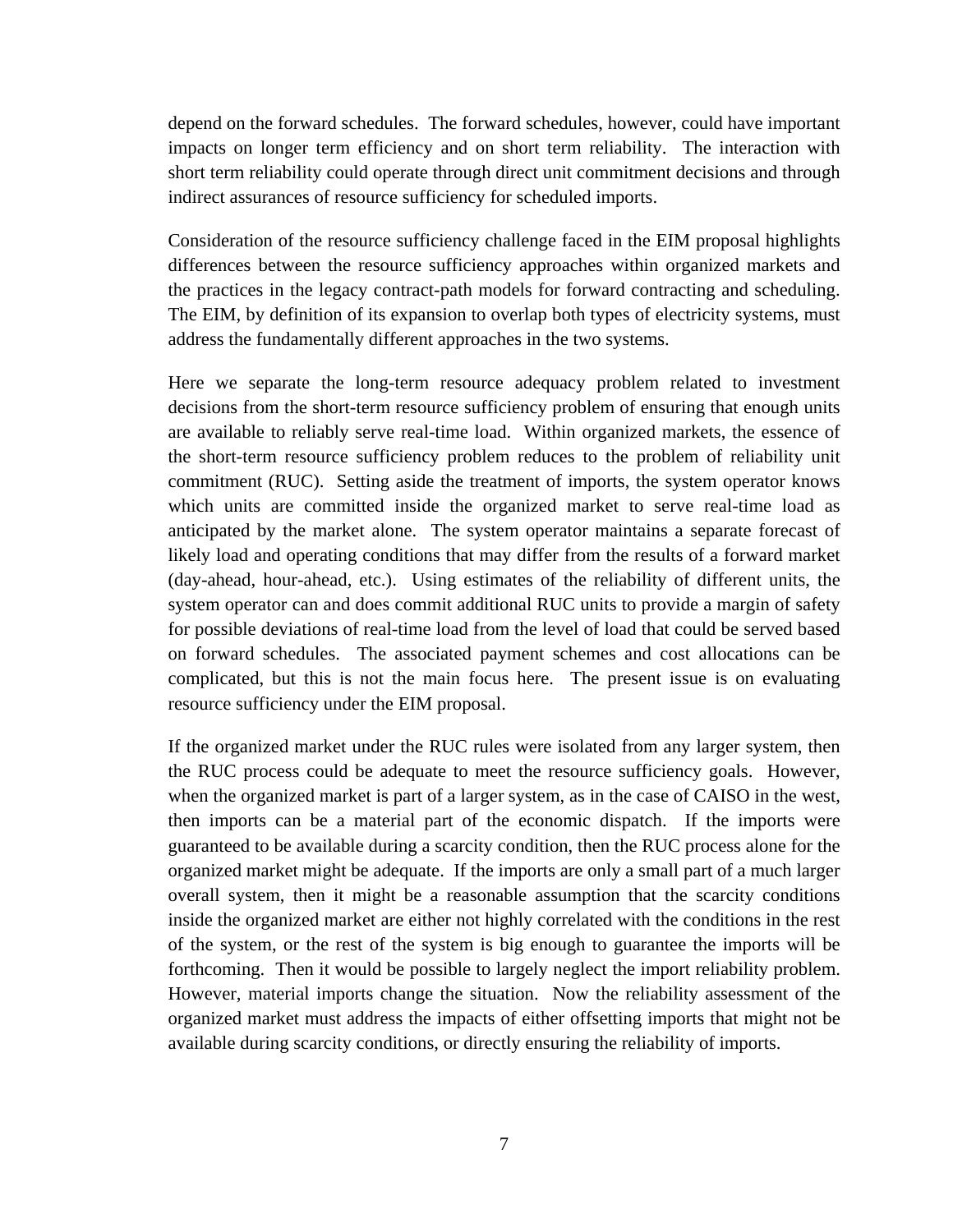The CAISO approach does not incorporate either approach. For example, in the case of the RUC commitment, the CAISO does not utilize any information on the underlying generation source or transmission arrangements for imports that clear its day-ahead market. The CAISO might make general assumptions regarding delivery of imports based on historical performance, although my understanding is that CAISO has not documented such a process. In essence, this treats imports as though they were like other internal generators subject to random outages that are uncorrelated and, therefore, diversifiable. This might be acceptable if imports were not material to the larger system. But this assumption must be fundamentally wrong when imports are material and scarcity conditions tend to propagate across the larger electricity system. Since imports will be the net of load and generation decisions outside the real-time market, the residual could be highly reliable under normal conditions but unreliable during scarcity conditions. In other words, the assumption of independence between scarcity conditions within the organized market and for the overall system is not satisfied and any RUC calculation that makes this independence assumption would be invalid under precisely the conditions that present the resource sufficiency problem.

The other approach of ensuring the reliability of imports has been the traditional method applied outside the organized electricity markets. Although the details are many and complicated, the essence of the approach is simple. Scheduled transfers of power would be accompanied by a chain of firm transmission rights along a contract path to an identified source. The firmness of the rights means that the transmission will be available under all expected conditions of scarcity, short of force majeure. In addition, the source Balancing Authority identifies the generation committed and takes on the responsibility to ensure that the designated generation or some workable substitute will actually provide the scheduled power in real-time.

The deficiencies of this contract-path model are well known, and these defects are among the primary reasons for creating organized markets as well as expanding the EIM. (Hogan, 1992) In the longer-run, expanding the organized market to cover the full integrated grid would be a good policy. But until that is undertaken, it is important to deal with the realities of the hybrid model that includes the external contract path approach for import forward scheduling in the organized market.

The blend adopted by the EIM proposal addresses the wrong problem. In particular, for import schedules the approach of the EIM is to focus on ensuring the reliability of the destination of the forward schedule (the load) rather than the source (the generation). The proposal applies penalties for actual performance that deviates from schedules, but applies the penalties to the uninstructed deviations of demand and not uninstructed deviations of the supply. "If an EIM balancing authority does not use the ISO's forecast, or uses the ISO forecast but does not schedule resources within 1 percent of actual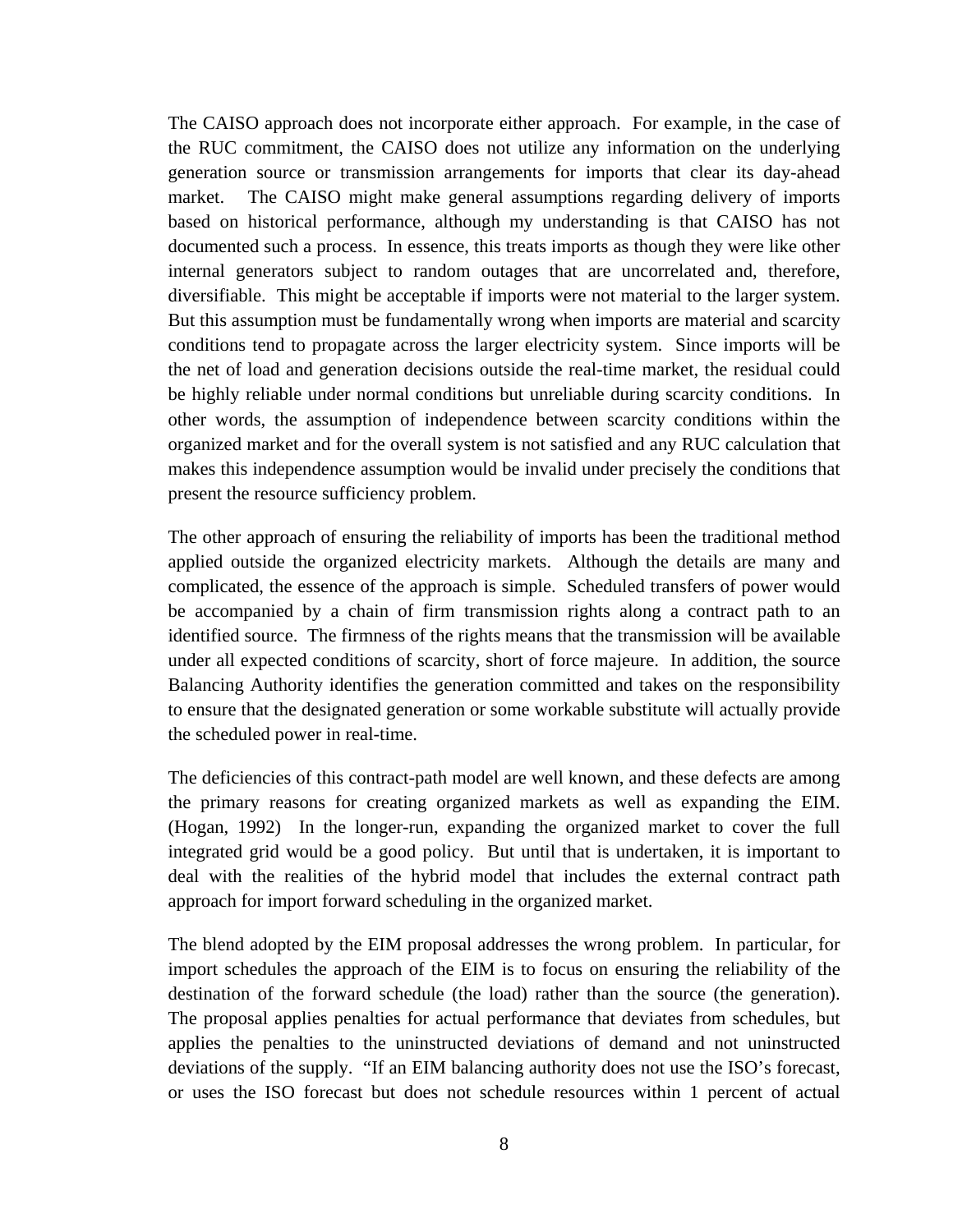demand, then it will be subject to penalties if its actual load is 5 percent more than scheduled." (California Independent System Operator, 2014) (p. 4, see also section 29.11 d)

In response to suggestions that penalties apply to generation, the EIM proposal asserts "Some stakeholders recommended a similar structure for generation scheduling. The ISO concluded that a separate structure is not appropriate. It is irrelevant for EIM Participating Resources, which the ISO dispatches and pays according to bids, not schedules. For non-participating resources, the demand based penalties will also address generation over-scheduling because, as discussed above, the EIM Entity Scheduling Coordinator is responsible for scheduling non-participating resources as well as demand and the EIM resource plan must be balanced. If the EIM Entity Scheduling Coordinator over-schedules demand—i.e., if it schedules non-participating generation such that the sum of that generation and the low quantities of the bid ranges of EIM Participating Resources exceeds demand—the ISO will notify it of the unbalanced schedule." (p. 32).

This EIM proposal argument does not respond to the point at hand. The problem is not that balanced schedules are not submitted or that the actual load is not close to the schedule. That would be a different problem. The resource sufficiency issue is that the balanced schedule may not include reliable generation or transmission and the actual supply may fall short of load just when the generation is most needed. The only penalty for failure to deliver would be determined by the real-time EIM dispatch prices applied to the generation. This penalty would be consistent with short-term efficiency, but this would miss the purpose of the resource sufficiency test. If short-term efficiency were all that were required, there would be no need for a resource sufficiency test. The resource sufficiency requirement is by definition a statement that more is required. But the EIM proposal does not provide anything more to meet this resource sufficiency requirement.

This treatment of imports for resource sufficiency purposes is already a problem for the existing CAISO market design. Expansion to the EIM real-time dispatch beyond the footprint of the CAISO increases the resource sufficiency problem while reducing the short-term efficiency problem. Better operation of the real-time market should lower costs and facilitate reliance on the real-time dispatch for market participants that have not secured reliable imports. But this increases the incentive and ability of import schedulers to avoid the requirements and costs of ensuring reliable imports.

Expansion of the CAISO market to the entire western system would address this problem naturally through the coincident expansion of the RUC commitment analysis to cover all generators in the west. Absent this expansion, the principal tools available to the EIM would be application and enforcement of firm scheduling requirements with penalties for material deviations from the schedules that are not part of the bids and offers executed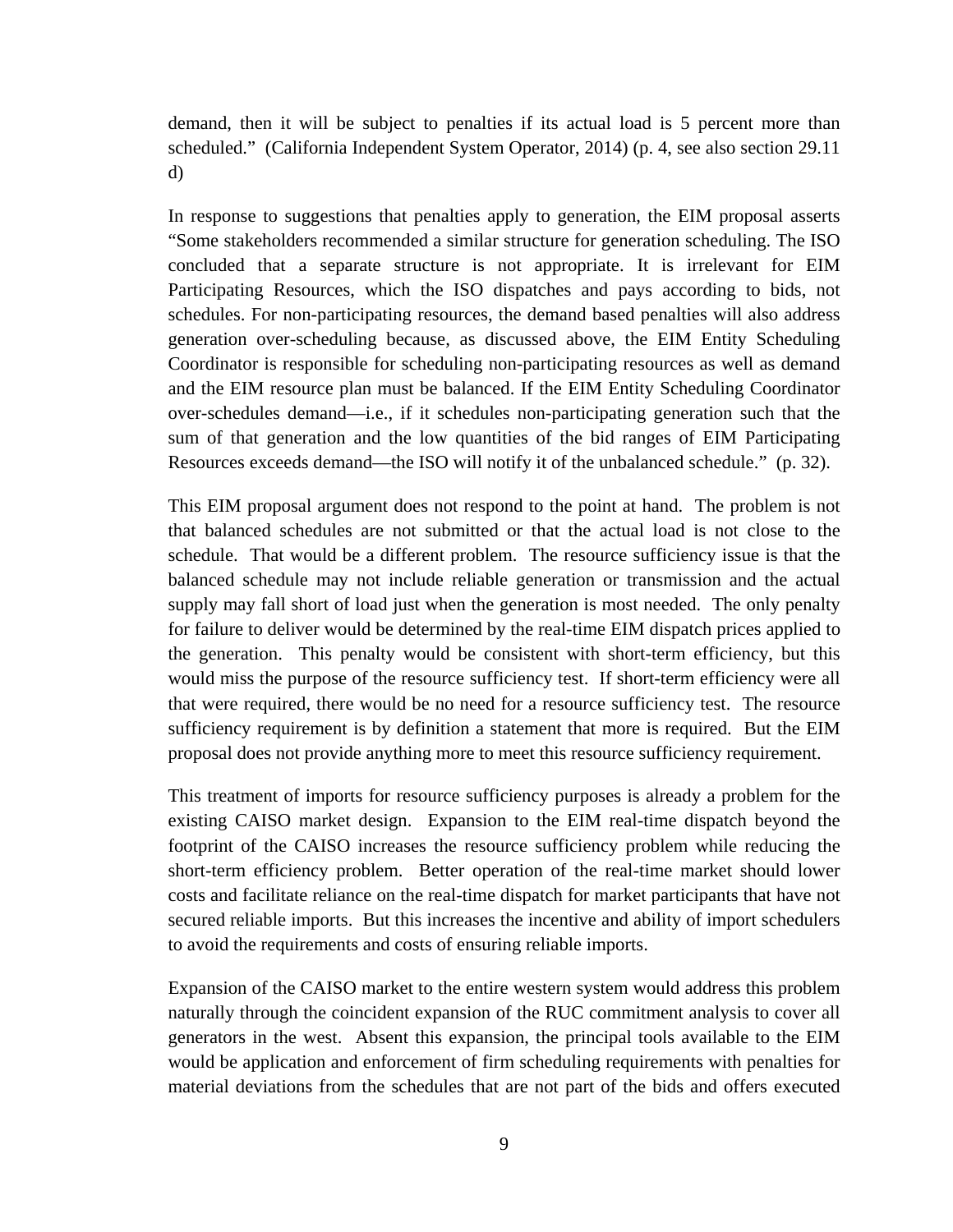under the EIM. This would require firm transmission rights, tracing to the generation source, and penalties for deviations for both loads and generation.

## **Transmission Rate Design**

In addition to the resource sufficiency problems, the EIM proposal has an impact on the economic efficiency of forward schedules. Unlike the initial EIM real-time dispatch design, the forward market scheduling rules are not yet consistent across markets or consistent with the principles of non-discrimination that are a centerpiece of FERC policy and good electricity market design.

Under the current CAISO market design, transmission charges for access and use of the internal transmission system are based on access charges on load and exports as well as locational pricing with the implied congestion. There are no other wheeling charges for explicit transactions within the footprint or for implicit transactions that occur in the realtime or forward market dispatches. This consistent treatment of implicit and explicit transactions within the footprint supports efficiency and simplifies participation in the market.

The proposal for the expansion of the EIM does not maintain this same consistency over the wider footprint. "Under the Energy Imbalance Market, internal load will continue to pay the access charge. In order to avoid rate pancaking and in recognition of load's payment of transmission charges in the receiving balancing authority area, EIM Transfers will be exempt from wheeling charges that might otherwise be imposed by the participating balancing authority area from which the energy is exported." (California Independent System Operator, 2014) (p. 36) This is the same internal CAISO treatment for day-ahead and real-time dispatch that exists today. But while the EIM proposal applies this treatment to implicit transactions that operate through the real-time dispatch of the EIM footprint, it does not apply this treatment to explicit forward transmission schedules between the regions within the EIM.

The EIM proposal argues that this distinction is not discriminatory. (p. 36) But this argument is incomplete. With respect to real-time and day-ahead schedules, the argument is correct but only because it is limited to a comparison of the treatment of implicit vs explicit transactions occurring during the same time period (i.e., in real-time or in the forward market), exploiting a technical feature that would not arise with a full expansion of the organized market. In particular, the EIM proposal argues that there are no EIM real-time explicit transmission schedules between regions, hence, allowing treatment of the implicit EIM transmission transactions without wheeling charges is not discriminatory. Furthermore, there are no implicit forward transmission transactions because there is no forward organized market, hence, applying a wheeling charge to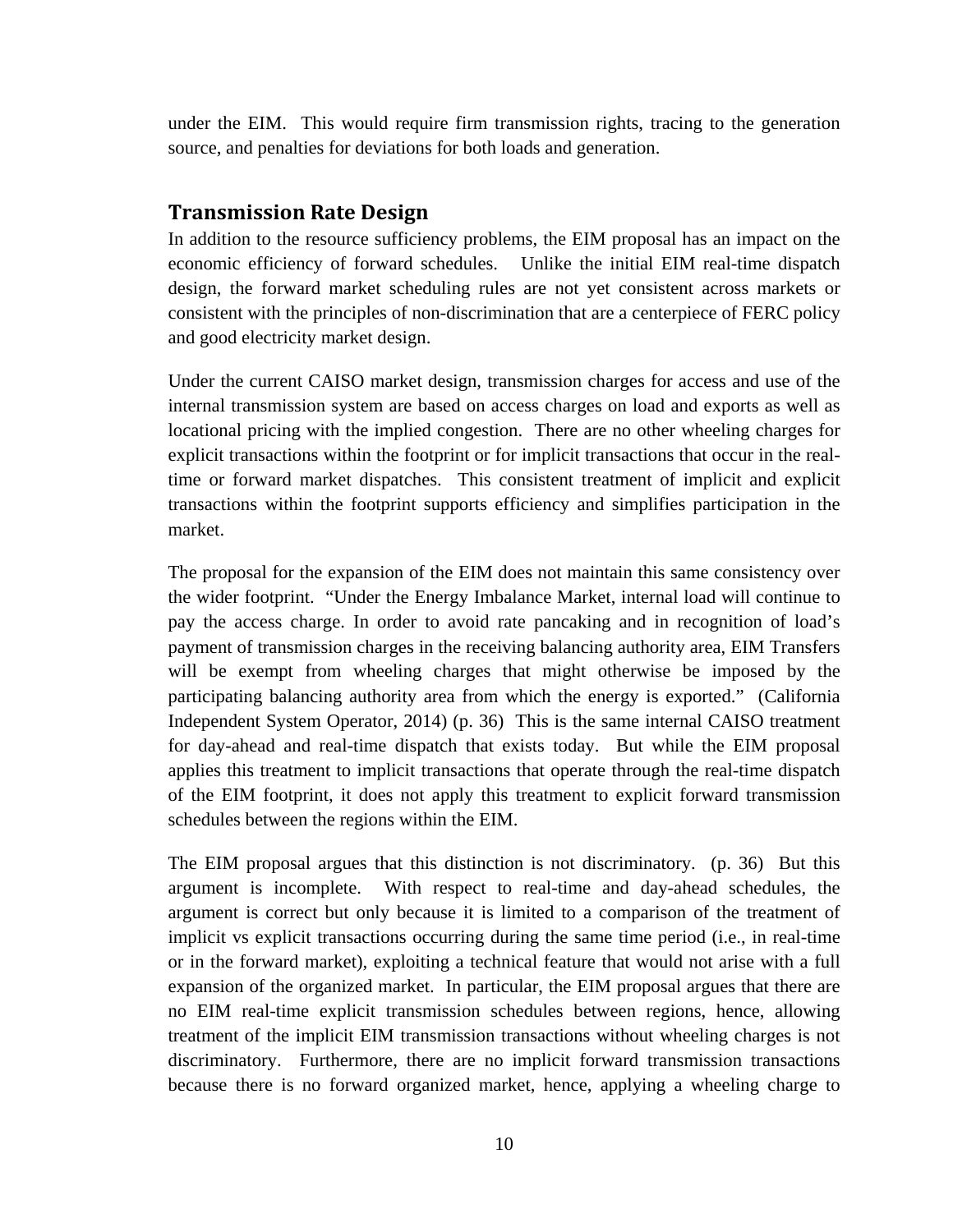explicit forward schedules is not discriminatory. This technical distinction may not be exist for the fifteen minute market, in which explicit forward schedules and implicit transactions both occur, so even by its own terms the CAISO proposal may in fact be discriminatory.

This bifurcation of the forward and real-time markets may serve as a technical rationalization for meeting the test of non-discrimination, but it does not address the inconsistency created between the forward and real-time markets. The transparent effect is to create a cost hurdle for explicit forward transactions that does not apply to implicit real-time actions. Other things being equal, the market participant would prefer to wait and handle the transaction through bids and offers in the real-time rather than make an explicit schedule in the forward market that would be subject to a charge. And we have ample experience in California and elsewhere that creating artificial arbitrage opportunities between forward markets and real-time can be a recipe for trouble. It was just this kind of inconsistency that prompted the reform of CAISO markets after the crisis of 2000.

This treatment of transmission charges introduces a distortion in the aggregate market. It works in the opposite direction of the resource sufficiency policy by creating an artificial incentive not to schedule in the forward market. The distortion will have an impact on scheduling efficiency which could increase costs independent of the reliability impact. In addition, the distortion will create a barrier that will create winners and losers if there is a later consideration of expansion of the organized market into forward markets across the EIM footprint. While that market expansion is not now on the table, the FERC should be looking ahead and not make it more difficult to consider such a beneficial reform in the future.

The basic outline of a solution is to treat transmission charges for explicit forward schedules across the EIM footprint in the same way as implicit transmission schedules in real-time operate through the real-time dispatch. An export from CAISO to serve load in another EIM region entails the same use of transmission (and the same cost of service) regardless of whether it is arranged day-ahead, through an export in CAISO's real-time market, or through participation in the EIM. Fixed costs of transmission charges should be collected as access charges, and not applied as export charges within the EIM footprint. To ensure internal consistency, charges for transactions between the combined CAISO/EIM footprint and external regions should also be revisited. Otherwise, participants could shift export scheduling to the region with the lowest export charge, exploiting the fact that flows within the combined CAISO/EIM footprint incur no incremental access charge. Indeed, there is no reason to limit the footprint of transmission entities participating in a unified regional transmission tariff to the footprint of entities participating in the real-time EIM.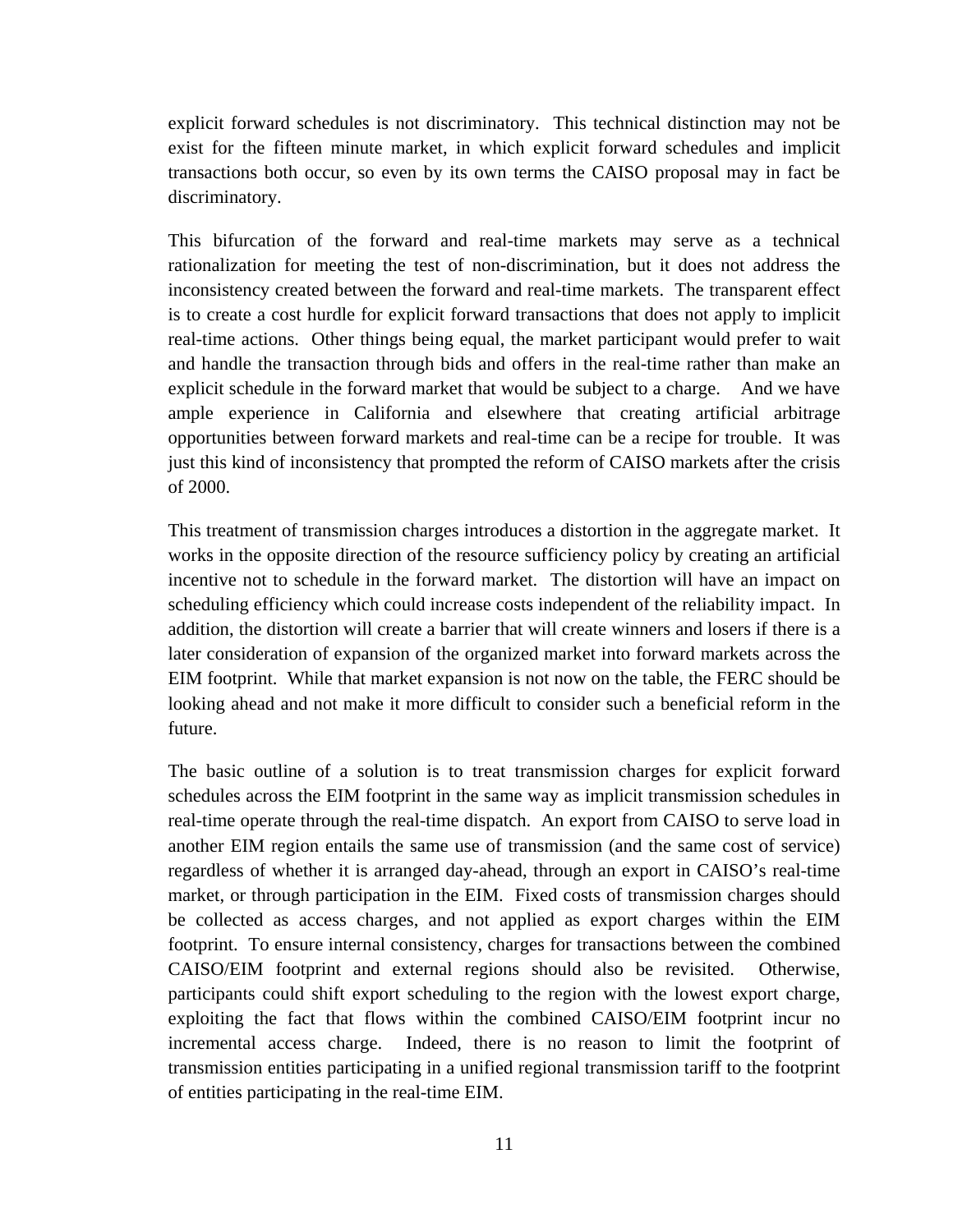# **Forward Scheduling**

Expansion of the CAISO real-time dispatch to the EIM makes more transparent the inconsistencies in forward scheduling rules. Within the CAISO, there are financially binding forward markets including virtual bidding. This design is intended to improve efficiency and maintain consistency with the real-time result that will be anticipated by the market. Outside the CAISO, the proposal is to adapt scheduling rules to reflect something like the traditional contract path model. For the EIM area outside the CAISO, there is no organized market with bids and offers that allows for a consistent solution that achieves the efficiency of economic dispatch within transmission constraints. The EIM design for the area outside the CAISO includes base scheduling rules that are intended to meet transmission constraints, and a series of penalties for deviations from these schedules. The discussion above addresses the resource sufficiency matter, but there remains the issue of the economic efficiency of the overall EIM proposal.

The ad hoc rules for checking and modifying base schedules present a number of potential threats to the overall EIM design. The CAISO Market Surveillance Committee (MSC) Opinion included in the EIM tariff filing contains a discussion of many such issues. (Bushnell, Harvey, Hobbs, & Oren, 2013) The thrust of the MSC analysis is that the degree and importance of the anticipated market efficiency problems are largely unknown at present, and will depend on actual conditions as the market develops. The EIM proposal for forward schedules is very likely to be an improvement over the current forward scheduling rules. Subject to the judgment that an organized forward market covering the full EIM footprint is not an immediate option, it is not clear what further useful changes would be recommended, and the MSC argues for watchful waiting.

Organized electricity markets in other regions have operated reasonably well with only an efficient real-time balancing market. In the case of PJM, for example, the successful market design began this way and only later expanded to include an organized day-ahead market. The forward scheduling and unit commitment problems were not overwhelming in PJM, but eventually the market changed to construct a forward market for determining day-ahead schedules in a manner consistent with the design of the real-time market. By contrast, the New York system anticipated greater forward scheduling requirements and began with a fully integrated day-ahead and real-time market. The experience confirms the MSC conclusion. The principles of open access and non-discrimination require the organized real-time imbalance market with bid-based security constrained economic dispatch and locational prices to achieve the efficient outcome. The benefits of an extension to an organized day-ahead or other forward markets depend on conditions.

While waiting watchfully, however, it would be wise for FERC to have a plan to guide the evolution of the market design in the event that not everything works as well as we hope. In this regard, it is important to remember the mistakes of the past, especially in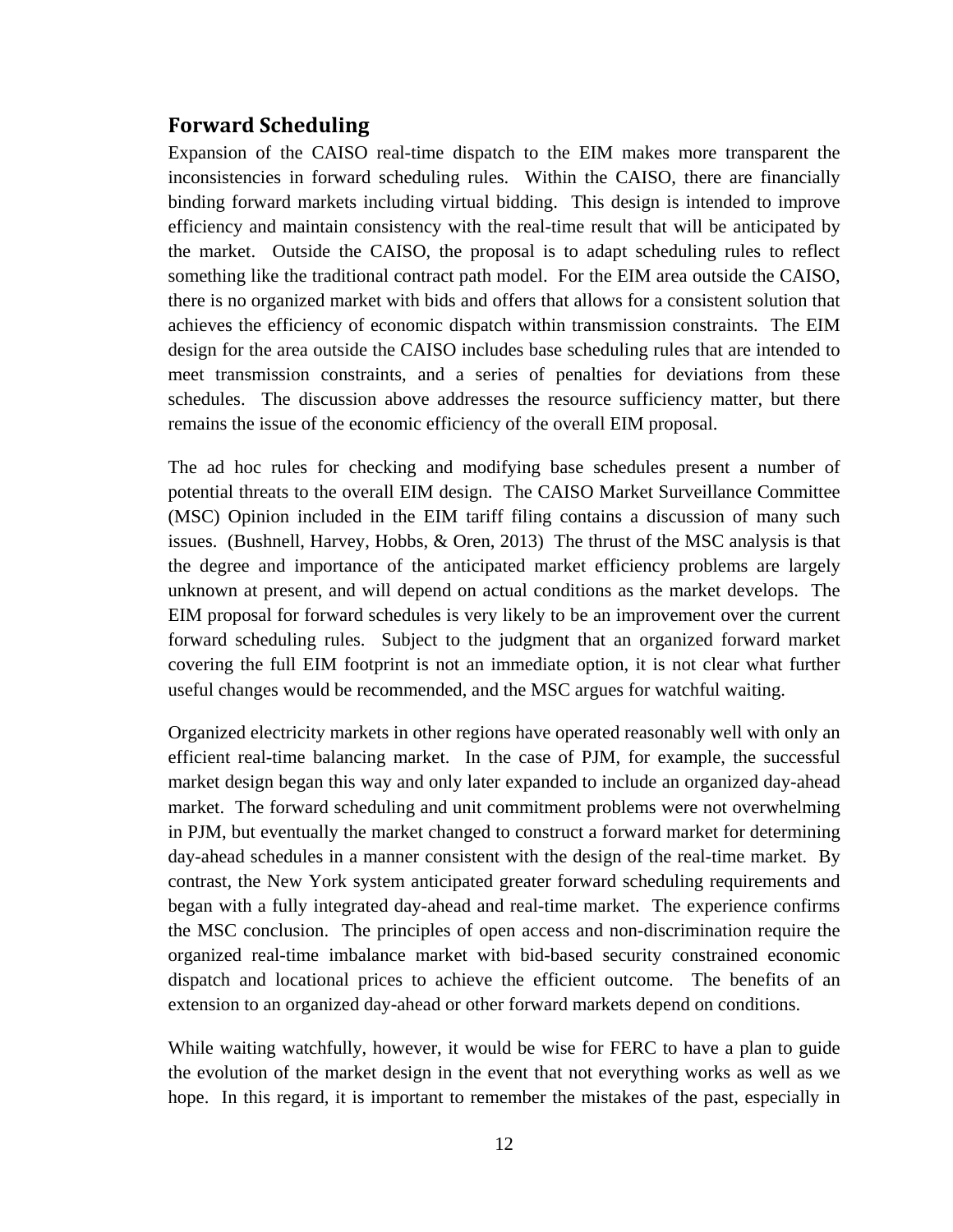California. Problems in the EIM design are likely to arise from or be related to inconsistencies in the forward scheduling and real-time dispatching models and rules. When such inconsistencies become material, there will be a strong temptation to modify the real-time rules to make them more consistent with the day-ahead procedures. This bias comes across in the EIM proposal discussion where the assumption or implicit hope appears to be that instructed imbalances in the real-time market redispatch are likely to be small and most of the action will be in the forward base schedules. This assumption could be very wrong, and may have to be wrong in order to take full advantage of redispatch when the base schedules for intermittent resources will be only approximations of the actual generation.

The recommended design principle is to create as efficient a real-time market as possible, and then to adapt the forward scheduling rules to the requirements of real time rather than the reverse. The EIM real-time model is a significant innovation that can achieve efficiency of dispatch. The design is clever, and delicate. It would be asking for trouble to modify this real-time design much, or at all, to try and validate or protect any ad hoc forward scheduling rules. For example, California and FERC should remember when the original ISO/PX design prohibited clearing of real-time economic dispatch, and attempted to force all trading into the forward market with balanced schedules. This contributed to the California crisis, although the defects in the market were evident well before the advent of high prices. (Hogan, 2002) If there are no material problems with the workings of the forward schedule rules, that would be good. But if problems develop we should keep a clear eye on moving towards an efficient forward market design that incorporates bids and offers, utilizes virtual convergence bids, respects the actual grid and security constraints, and operates compatibly with an efficient real-time dispatch.

## **Conclusion**

Properly designed, the real-time EIM should achieve the stated objectives of (i) economic benefits from finding the most economic resources in the combined area; (ii) improved renewable integration through diversification of intermittent resources; and (iii) increased reliability by providing additional information and transparency. Successful implementation requires, in part, (i) changing the method for treating the deemed obligations for carbon permits; (ii) addressing shortcomings in the resource sufficiency rules; and (iii) ensuring transmission rate design does not impede efficiency or distort behavior. The treatment of related features in the forward markets raises issues of consistency and effectiveness. From hard experience, we know of the importance of designing forward markets to be consistent with expectations for real time conditions. The current EIM proposal could be modified to mitigate problems with ensuring resource sufficiency and scheduling efficiency.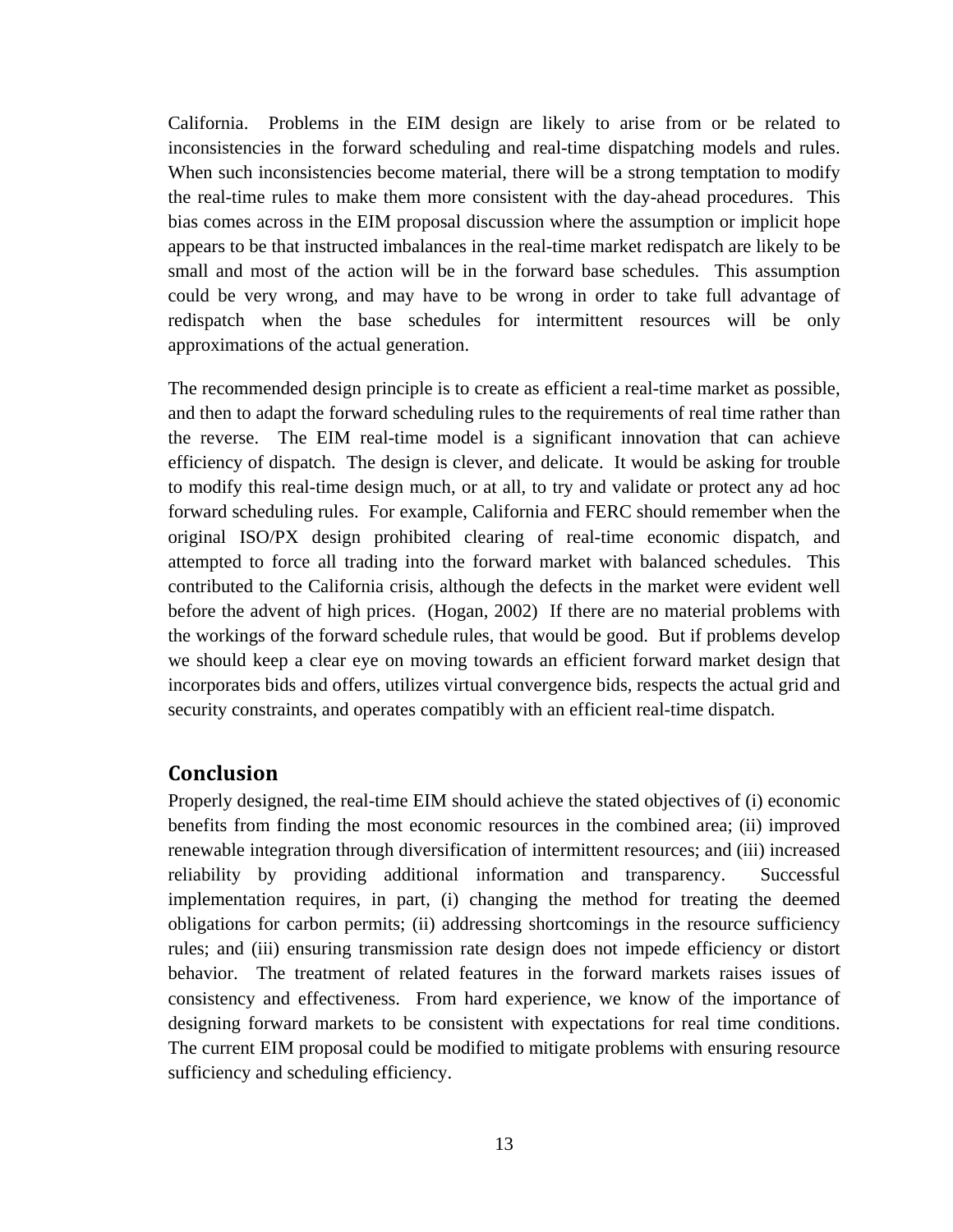# **References**

- Bushnell, J., Harvey, S. M., Hobbs, B. F., & Oren, S. S. (2013). *Opinion on Initial Implementation of the Energy Imbalance Market and Related Market Design Changes* (pp. 1–32). CAISO Market Surveillance Committee. Retrieved from https://www.caiso.com/Documents/Feb28\_2014\_TariffAmendment\_EnergyImbalan ceMarket\_ER14-1386-000.pdf
- California Independent System Operator. (2013a). *Energy Imbalance Market: Draft Final Proposal*. Retrieved from https://www.caiso.com/Documents/EnergyImbalanceMarket-DraftFinalProposal092313.pdf
- California Independent System Operator. (2013b). *Energy Imbalance Market: Revised Straw Proposal*. Retrieved from http://www.caiso.com/Documents/RevisedStrawProposal-EnergyImbalanceMarket-053013.pdf
- California Independent System Operator. (2014). Tariff Amendments to Implement an Energy Imbalance Market. Retrieved from https://www.caiso.com/Documents/Feb28\_2014\_TariffAmendment\_EnergyImbalan ceMarket\_ER14-1386-000.pdf
- Hogan, W. W. (1992). Contract networks for electric power transmission. *Journal of Regulatory Economics*, *4*(3), 211–242. Retrieved from http://www.springerlink.com/index/wh70283126518105.pdf
- Hogan, W. W. (2002). Electricity market restructuring: reforms of reforms. *Journal of Regulatory Economics*, *21*(1), 103–132. Retrieved from http://www.springerlink.com/index/M488771227KN3R02.pdf
- Hogan, W. W. (2013). *CAISO Energy Imbalance Market Straw Proposal: Comments* (pp. 1–4). Cambridge, MA. Retrieved from http://www.hks.harvard.edu/fs/whogan/Hogan\_CAISO\_EIM\_Notes\_062613.pdf